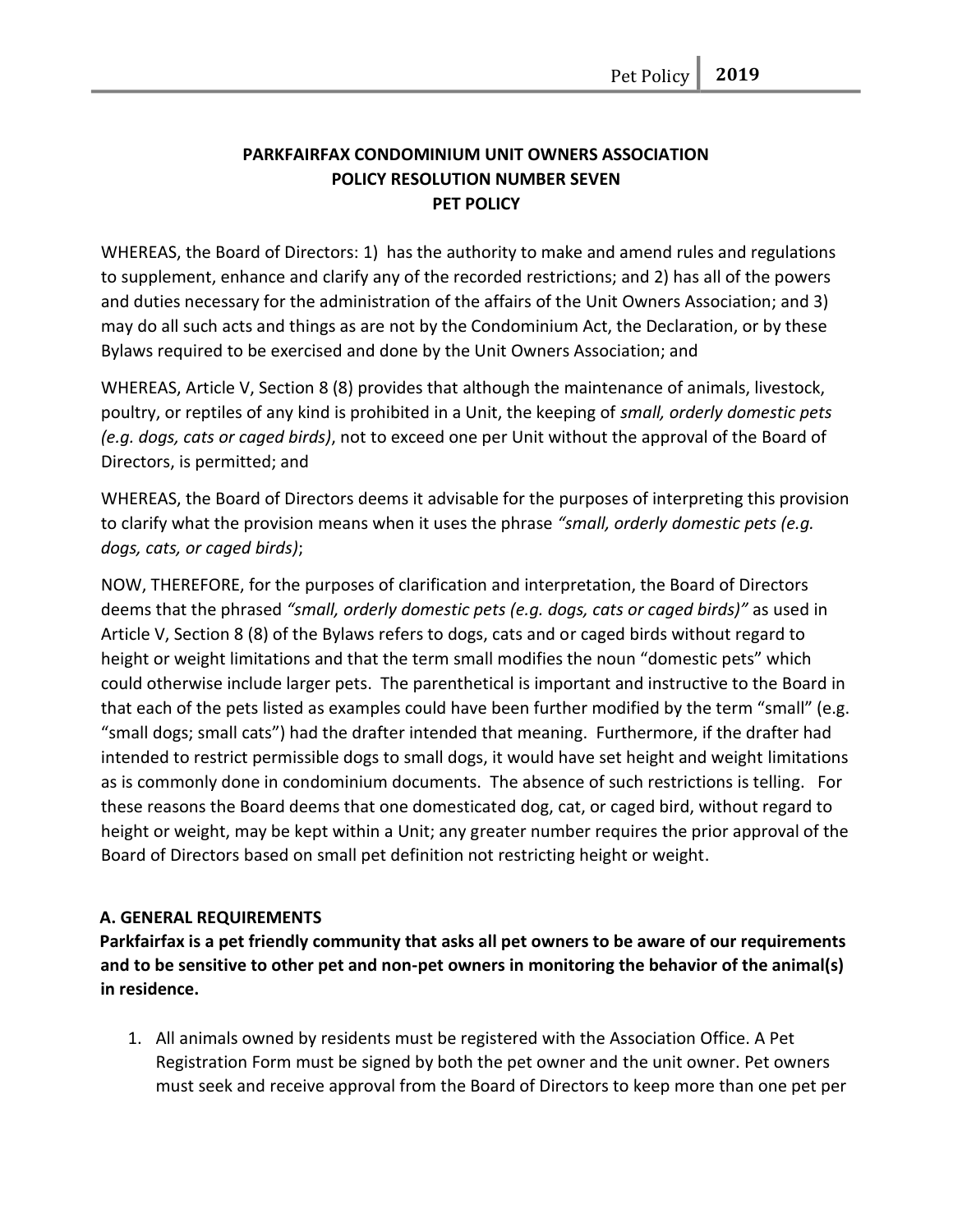unit. Owners who lease their unit must provide the tenant with a copy of Policy Resolution Number Seven; tenants must comply with Parkfairfax Pet policies.

- 2. Pet owners are required to be in compliance with City of Alexandria laws and regulations requiring the inoculation, registration (within 30 days of residence), and supervision of certain animals. As City of Alexandria law requires certain animals to be properly registered and bear certain tags showing registration and inoculation against rabies, pet owners are required to ascertain whether or not their pets need said identification and inoculation and to obtain the same when required. The total number of pets allowed per unit is limited to the total allowed by the City of Alexandria.
- 3. Residents that foster pets ("foster parents") must register as a foster home and register each pet with the Association Office. Foster parents must comply with the City of Alexandria laws and regulations and the tenets of the Parkfairfax Pet Policy (AR#7) herein., including limiting the number of pets fostered to the number allowed per dwelling, as stated by the City of Alexandria.
- 4. Any animal bite or attack should be reported to the City of Alexandria Animal Control. All diseased animals should be reported to the City of Alexandria Animal Control. After informing the City of Alexandria Animal Control, a resident should contact the Administrative Office so that it can follow up the report with the City of Alexandria Animal Control to determine if a health hazard exists.
- 5. No resident shall engage in any act of cruelty toward any pet. This includes prohibition of the use of poison, which is Alexandria city law. Any witnessed act of cruelty should be reported to the City of Alexandria Animal Control.
- 6. Pet owners are responsible for the appropriate and sanitary disposal of their deceased pets. City law prohibits the burial or disposal of dead animals within the city limits. Residents should consult their veterinarian or the City Health Department for information on disposal of animals.
- 7. Dogs, cats, and all other pets are permitted on the common and limited common elements only when carried or restrained on a leash and when supervised by a responsible person. Common elements include any wooded area within Parkfairfax. Per Bylaws regulations, no pet may be leashed to any stationary object for more than fifteen minutes at a time. Any pet which becomes a nuisance must be removed from the common elements immediately and the owner may be subject to all sanctions available to the Parkfairfax Unit Owners Association.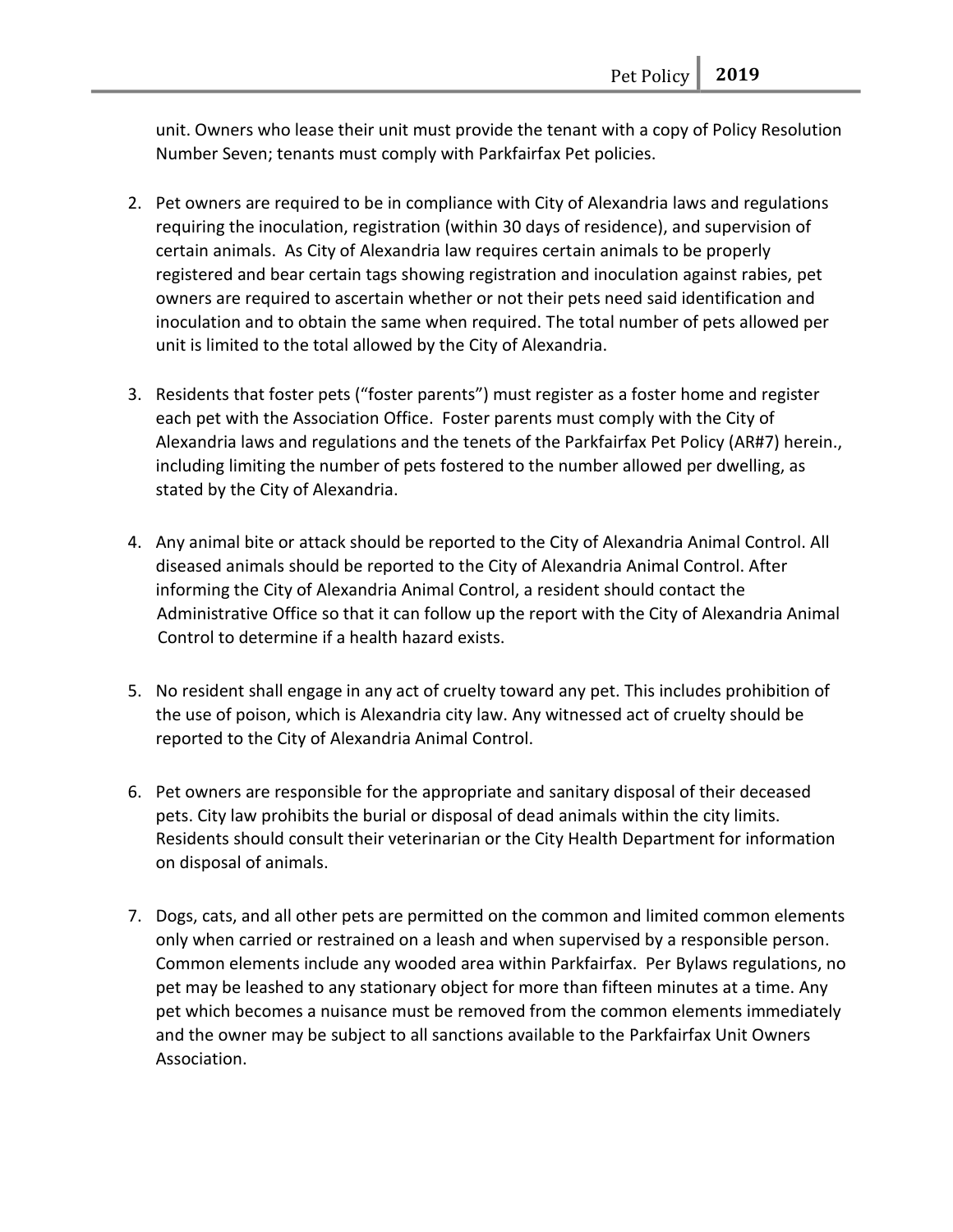- 8. With the exception of service animals, pets are not permitted within the following recreational areas: pool enclosures, tot lots, volleyball courts, basketball courts, tennis courts, exercise room, and party room.
- 9. Pet owners are responsible for any property damage, injury or disturbances their pets may cause or inflict.
- 10. Pet owners are responsible for the immediate removal and proper disposal of the waste of their pets from the common and limited common elements. The Association provides conveniently placed trash cans for disposal of pet waste.
- 11. Pet doors leading to the outdoors are not permitted. Pet houses, crates, and enclosures are not allowed outdoors in Parkfairfax.
- 12. No vehicle shall be used as an animal kennel or cage, and no animal shall be confined in any area except within a unit of the condominium.

#### **B. COMMUNITY NUISANCES**

The following shall be grounds for complaint against a pet owner and for the finding of a community nuisance:

- 1. A violation of any of the "General Pet Requirements" as listed in Section A, above.
- 2. A violation of any of the pet regulations as stated in the Bylaws of the Parkfairfax Condominium Unit Owners Association.
- 3. Failing to restrain a pet from making persistent noise, including barking, howling, and screeching, within or outside a building which inordinately or unreasonably disturbs residents.

#### **C. PROCEDURES FOR RESOLVING PET PROBLEMS**

A resident concerned about a pet-related problem should follow the procedures outlined below:

1. Parkfairfax residents are encouraged to work together in a friendly, patient, and helpful manner to resolve any concerns among themselves.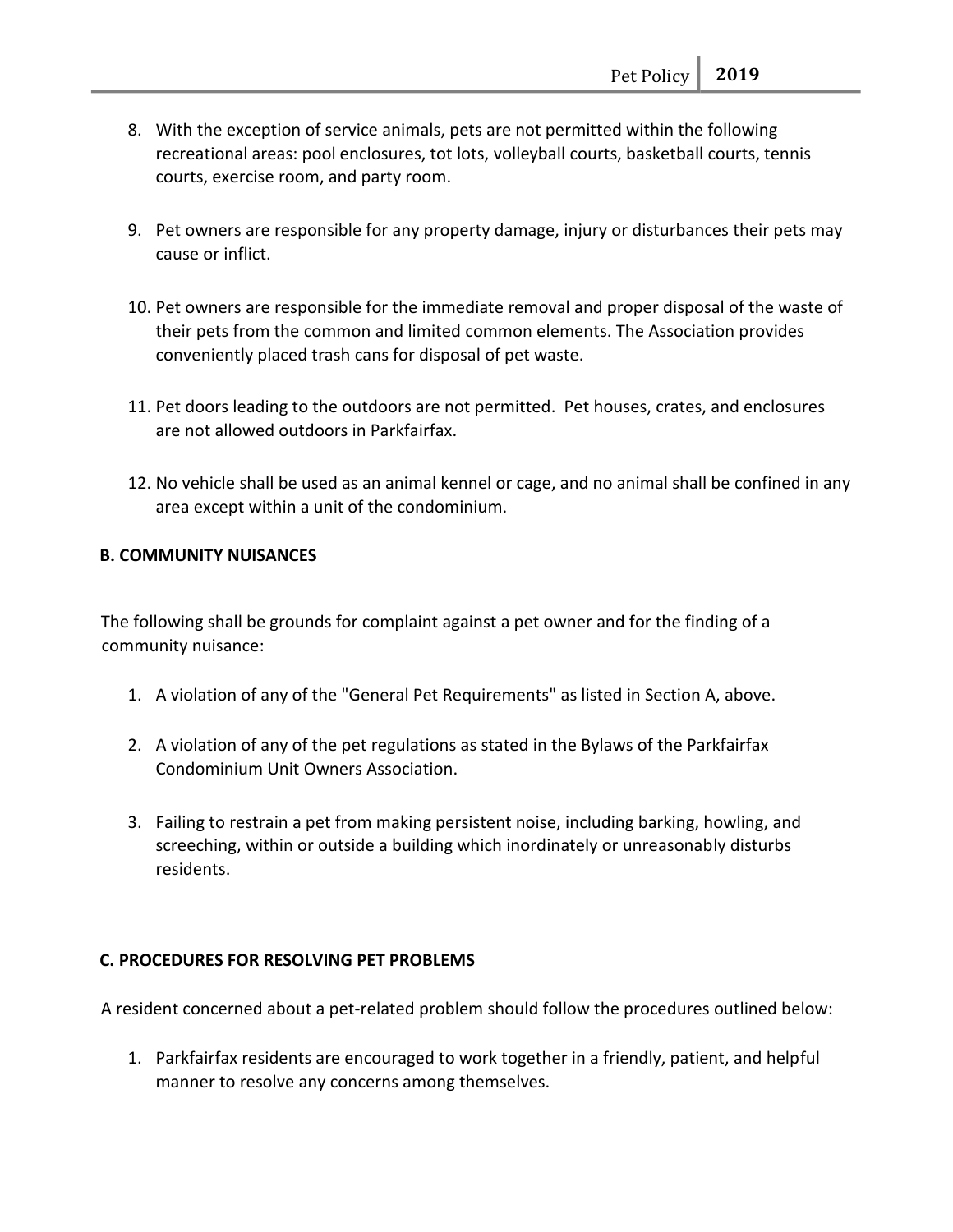2. If personal attempts at a solution fail, a written complaint may be submitted to the Covenants Director. Those who wish to register a complaint must document the problem as thoroughly as possible: describe the specific animal causing the nuisance and the type of nuisance, include dates and times of the disturbances, identify the owner by name (if known), and the address. Please note, all written complaints will become a matter of public record. Verbal complaints or confidential complaints will not be acted upon by the Association. If the Association Covenants Director cannot resolve the situation satisfactorily, the matter may be referred to the Covenants Committee for a hearing in accordance with the Special Resolutions Process.

## **D. REMEDIES**

In the event that a pet violation continues or is unresolved after all hearing procedures (as outlined in Policy Resolution Number Four) have been exhausted, the Covenants Committee may employ any sanctions permitted under the Bylaws or it may recommend to the Board of Directors that the owner be required to remove the pet from the condominium or recommend the Board of Directors terminate a tenant's lease due to non-compliance with Association rules (as outlined in Article V, Section 8.a.6 of the Bylaws). The Board of Directors may rule on the request of the Covenants Committee or may, at its discretion, hold a final hearing prior to deciding on the request. If a unit owner does not comply with a decision by the Board of Directors to have the pet removed from the condominium, the Board of Directors may take any action necessary to have the pet removed in accordance with the laws of the City of Alexandria.

#### **E. ARTICLE V, SECTION 8 (A8) OF THE BYLAWS**

#### **Section 8. Restrictions on Use of Units; Rules and Regulations**

**(A8) Restrictions.** The maintenance, keeping, boarding and/or raising of animals, livestock, poultry or reptiles of any kind, regardless of number, shall be and is prohibited within any Unit or upon the Common Elements, except that the keeping of small, orderly domestic pets (e.g., dogs, cats or caged birds) of any height or weight not to exceed one per Unit without the approval of the Board of Directors, is permitted, subject to the Rules and Regulations adopted by the Board of Directors; provided, however, that such pets are not kept or maintained for commercial purposes or for breeding and provided, further, that any such pet causing or creating a nuisance or unreasonable disturbance or noise may be permanently removed from the Property upon ten days written notice from the Board of Directors. Such pets shall not be permitted upon the Common Elements unless accompanied by an adult and unless carried or leashed. No pet may be leashed to any stationary object on the common elements for periods in excess of fifteen minutes. Unit Owners shall remove pet waste from the Common Elements promptly. Pets are not permitted within the recreational areas. Any Unit Owner who keeps or maintains any pet upon any portion of the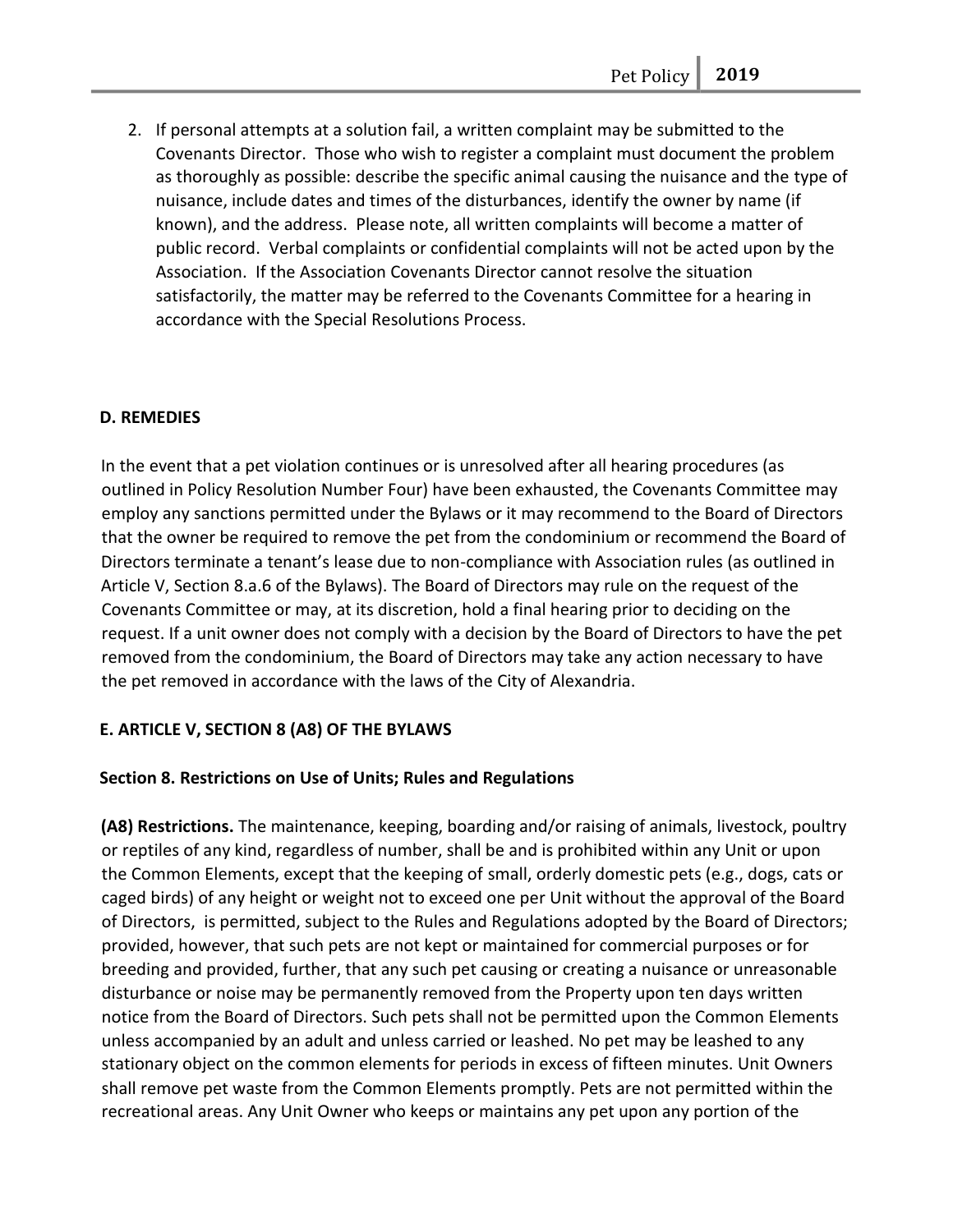Property shall be deemed to have indemnified and agreed to hold the Condominium and each Unit Owner free and harmless from any loss, claim or liability of any kind or character whatever arising by reason of keeping or maintaining such pet within the Condominium. All pets shall be registered with the Board of Directors and shall otherwise be registered and inoculated as required by law.

Article V, Section 8, a (8) is prescriptive for the Policy Resolution #7, Pet Policy. Any changes to the above statement in the Bylaws require a two-thirds vote of the Parkfairfax owners.

## **PARKFAIRFAX CONDOMINIUM ASSOCIATION PET REGISTRATION**

**DOG ( ) CAT ( ) BIRD ( ) OTHER ( ) \_\_\_\_\_\_\_\_\_\_\_\_\_\_\_\_\_\_\_** 

**MALE ( ) FEMALE ( ) BREED \_\_\_\_\_\_\_\_\_\_\_\_\_\_\_\_\_\_\_\_DECLAWED \_\_Y\_\_N** 

\_\_\_\_\_\_\_\_\_\_\_\_\_\_\_\_\_\_\_\_\_\_\_\_\_\_\_\_\_\_\_\_\_\_\_\_\_\_\_\_\_\_\_\_\_\_\_\_\_\_\_\_\_\_\_\_\_\_\_\_

General Description: (Please begin with predominant color followed by other colors/special markings and any abnormalities or deformities.)

\_\_\_\_\_\_\_\_\_\_\_\_\_\_\_\_\_\_\_\_\_\_\_\_\_\_\_\_\_\_\_\_\_\_\_\_\_\_\_\_\_\_\_\_\_\_\_\_\_\_\_\_\_\_\_\_\_\_\_\_\_\_\_\_\_\_\_\_\_\_\_\_\_\_\_\_\_\_ \_\_\_\_\_\_\_\_\_\_\_\_\_\_\_\_\_\_\_\_\_\_\_\_\_\_\_\_\_\_\_\_\_\_\_\_\_\_\_\_\_\_\_\_\_\_\_\_\_\_\_\_\_\_\_\_\_\_\_\_\_\_\_\_\_\_\_\_\_\_\_\_\_\_\_\_\_\_

Pet Owners Name:  $\Box$  and  $\Box$  and  $\Box$  and  $\Box$  Home Phone:  $\Box$  and  $\Box$  and  $\Box$  and  $\Box$  and  $\Box$  and  $\Box$  and  $\Box$  and  $\Box$  and  $\Box$  and  $\Box$  and  $\Box$  and  $\Box$  and  $\Box$  and  $\Box$  and  $\Box$  and  $\Box$  and  $\Box$  and  $\Box$  and

Address: \_\_\_\_\_\_\_\_\_\_\_\_\_\_\_\_\_\_\_\_\_\_\_\_\_\_\_\_\_\_\_\_\_\_\_\_\_Work Phone: \_\_\_\_\_\_\_\_\_\_\_\_\_

Name Pet answers to:  $\blacksquare$ 

**No pet (cat or dog) will be permitted on the Common or Limited Elements unless carried or restrained on a leash and under the direct control of a responsible person.** 

Current City of Alexandria Registration Number: \_\_\_\_\_\_\_\_\_\_\_\_\_\_\_\_\_\_\_\_\_\_\_\_\_\_\_\_\_\_\_\_

Date and Registration of Rabies Inoculation:

By registration of my pet, I acknowledge and agree to abide by the Pet Policy set forth in the Parkfairfax Condominium Unit Owner's Association Policy Resolution Number Seven, relating to the keeping of pets.

I also confirm that as of this date, my pet is current on all inoculations.

Pet Owner Signature: \_\_\_\_\_\_\_\_\_\_\_\_\_\_\_\_\_\_\_\_\_\_\_\_\_\_\_\_\_\_ Date: \_\_\_\_\_\_\_\_\_\_\_\_\_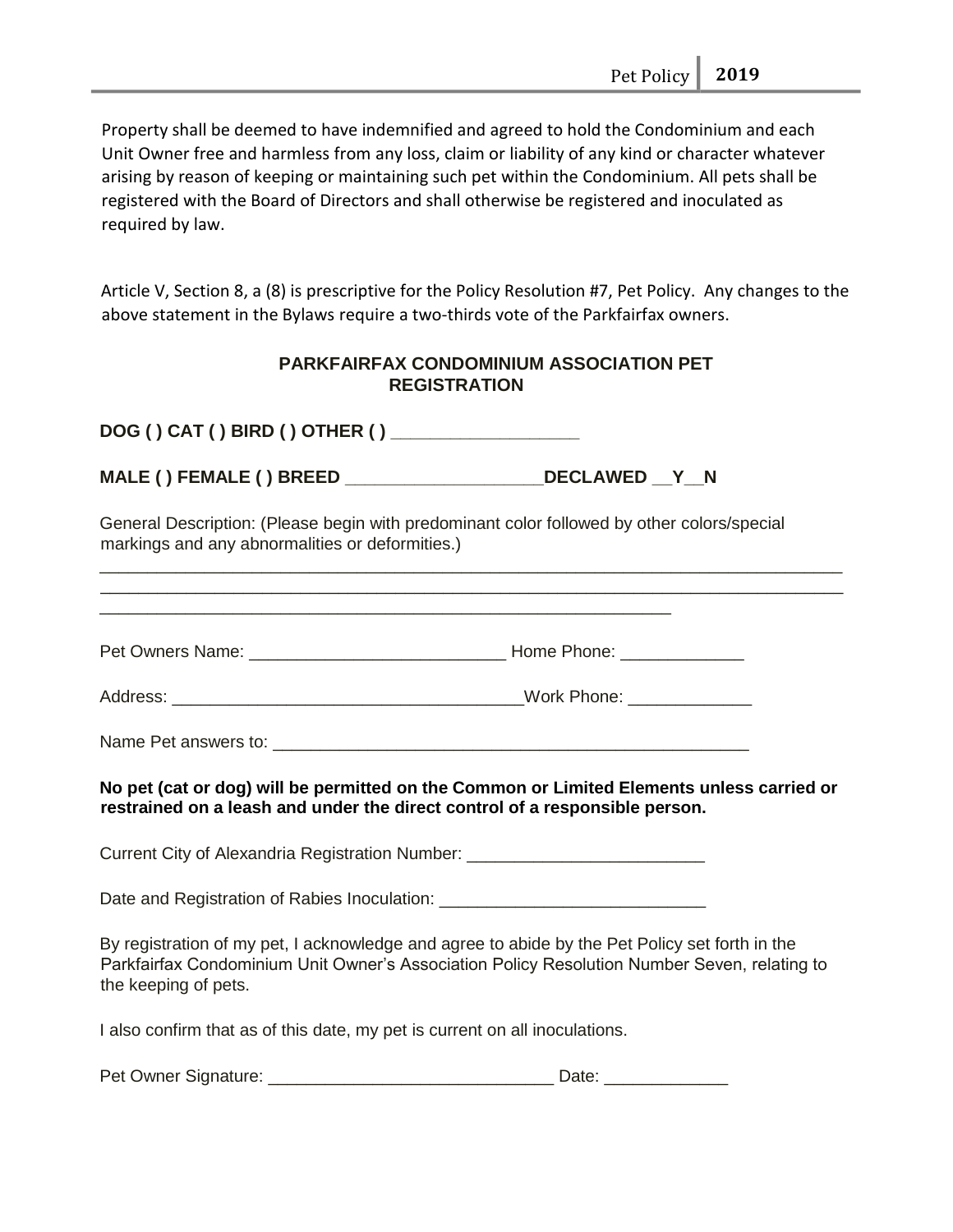|                                                  | tenants aware of Policy Resolution Number Seven.                                                                                                                                                                                                                                                                                                                   |
|--------------------------------------------------|--------------------------------------------------------------------------------------------------------------------------------------------------------------------------------------------------------------------------------------------------------------------------------------------------------------------------------------------------------------------|
|                                                  | $\begin{picture}(150,10) \put(0,0){\vector(1,0){100}} \put(15,0){\vector(1,0){100}} \put(15,0){\vector(1,0){100}} \put(15,0){\vector(1,0){100}} \put(15,0){\vector(1,0){100}} \put(15,0){\vector(1,0){100}} \put(15,0){\vector(1,0){100}} \put(15,0){\vector(1,0){100}} \put(15,0){\vector(1,0){100}} \put(15,0){\vector(1,0){100}} \put(15,0){\vector(1,0){100}}$ |
| For Management Office Use Only:                  |                                                                                                                                                                                                                                                                                                                                                                    |
| Received:                                        |                                                                                                                                                                                                                                                                                                                                                                    |
| General Manager Signature Date                   |                                                                                                                                                                                                                                                                                                                                                                    |
| <b>Revised 1/18/17</b>                           |                                                                                                                                                                                                                                                                                                                                                                    |
|                                                  | <b>PARKFAIRFAX CONDOMINIUM ASSOCIATION FOSTER</b><br><b>REGISTRATION</b>                                                                                                                                                                                                                                                                                           |
|                                                  |                                                                                                                                                                                                                                                                                                                                                                    |
|                                                  |                                                                                                                                                                                                                                                                                                                                                                    |
| DOG () CAT () BIRD () OTHER () _________________ |                                                                                                                                                                                                                                                                                                                                                                    |
|                                                  | MALE () FEMALE () BREED ___________________DECLAWED _Y_N                                                                                                                                                                                                                                                                                                           |
| markings and any abnormalities or deformities.)  | General Description: (Please begin with predominant color followed by other colors/special                                                                                                                                                                                                                                                                         |
|                                                  |                                                                                                                                                                                                                                                                                                                                                                    |
|                                                  |                                                                                                                                                                                                                                                                                                                                                                    |
|                                                  | _______________________________Work Phone: __________                                                                                                                                                                                                                                                                                                              |
| Address:                                         |                                                                                                                                                                                                                                                                                                                                                                    |

By registration of the foster pet, I acknowledge and agree to abide by the Pet Policy set forth in the Parkfairfax Condominium Unit Owner's Association Policy Resolution Number Seven, relating to the keeping of pets.

I also confirm that as of this date, the foster pet is current on all inoculations if required. I include with this application the contract I have with my fostering agency.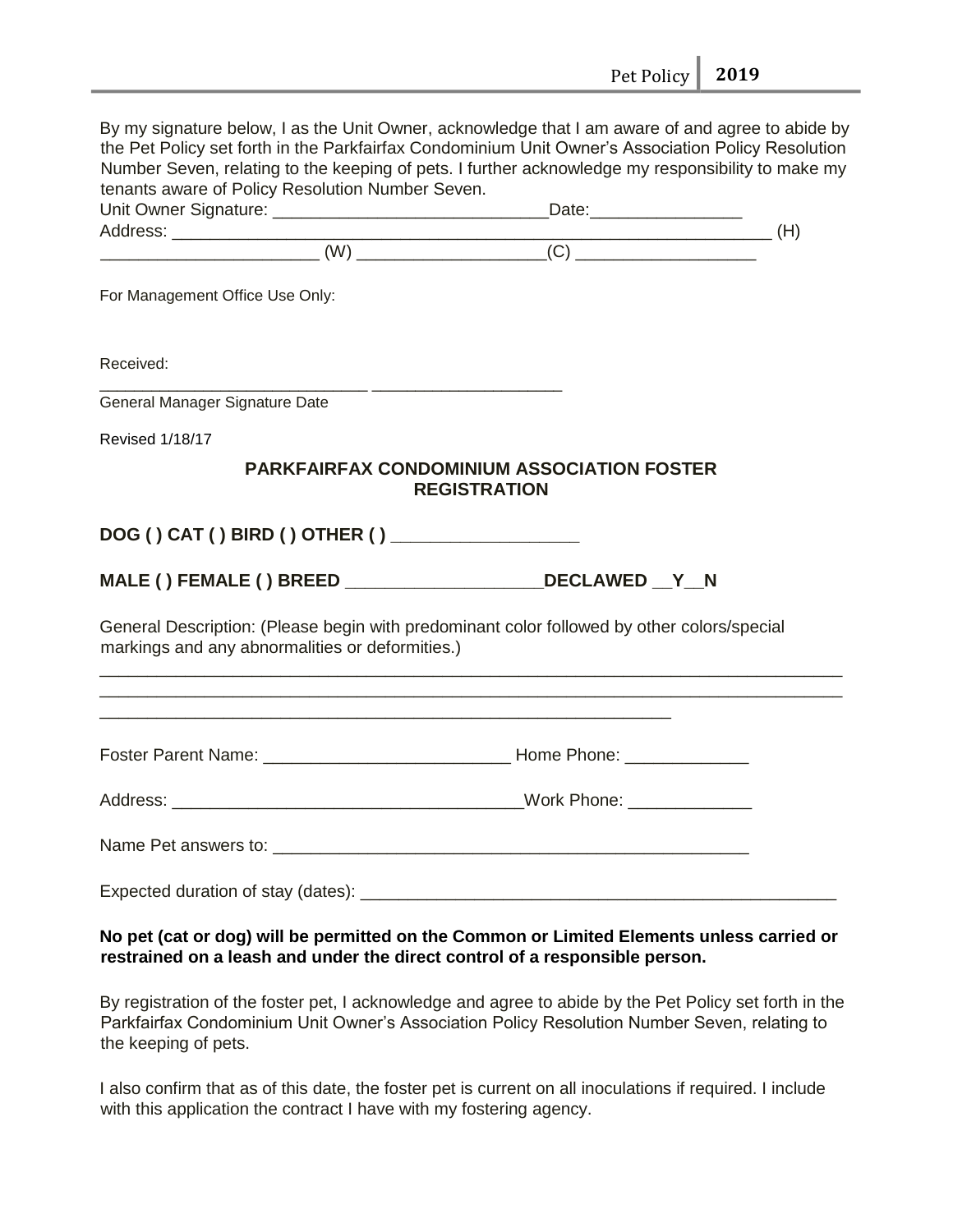|                                                                                                                                                                                                                                                                                                                                                                 |                                                                                 | Pet Policy | 2019  |
|-----------------------------------------------------------------------------------------------------------------------------------------------------------------------------------------------------------------------------------------------------------------------------------------------------------------------------------------------------------------|---------------------------------------------------------------------------------|------------|-------|
|                                                                                                                                                                                                                                                                                                                                                                 |                                                                                 |            |       |
| By my signature below, I as the Unit Owner, acknowledge that I am aware of and agree to abide by<br>the Pet Policy set forth in the Parkfairfax Condominium Unit Owner's Association Policy Resolution<br>Number Seven, relating to the keeping of pets. I further acknowledge my responsibility to make my<br>tenants aware of Policy Resolution Number Seven. |                                                                                 |            |       |
|                                                                                                                                                                                                                                                                                                                                                                 |                                                                                 |            |       |
|                                                                                                                                                                                                                                                                                                                                                                 |                                                                                 |            | (H)   |
| For Management Office Use Only:                                                                                                                                                                                                                                                                                                                                 |                                                                                 |            |       |
| Received:                                                                                                                                                                                                                                                                                                                                                       |                                                                                 |            |       |
| General Manager Signature Date                                                                                                                                                                                                                                                                                                                                  |                                                                                 |            |       |
| <b>Revised 1/18/17</b>                                                                                                                                                                                                                                                                                                                                          |                                                                                 |            |       |
|                                                                                                                                                                                                                                                                                                                                                                 | <b>PARKFAIRFAX CONDOMINIUM ASSOCIATION</b><br><b>ADDITIONAL PET APPLICATION</b> |            |       |
|                                                                                                                                                                                                                                                                                                                                                                 |                                                                                 |            |       |
|                                                                                                                                                                                                                                                                                                                                                                 |                                                                                 |            |       |
| Address:                                                                                                                                                                                                                                                                                                                                                        |                                                                                 |            |       |
| (if different than above)<br><u> 1980 - Jan James James Barnett, fransk politik (d. 1980)</u>                                                                                                                                                                                                                                                                   |                                                                                 |            |       |
| I seek approval for an additional pet in my home.                                                                                                                                                                                                                                                                                                               |                                                                                 |            |       |
| (Number and type of pets)                                                                                                                                                                                                                                                                                                                                       |                                                                                 |            |       |
| and type of pet)                                                                                                                                                                                                                                                                                                                                                |                                                                                 |            | (Name |
| Current City of Alexandria Registration #: (Cats/Dogs) __________ (copy of the city of<br>Alexandria registration form must be attached)                                                                                                                                                                                                                        |                                                                                 |            |       |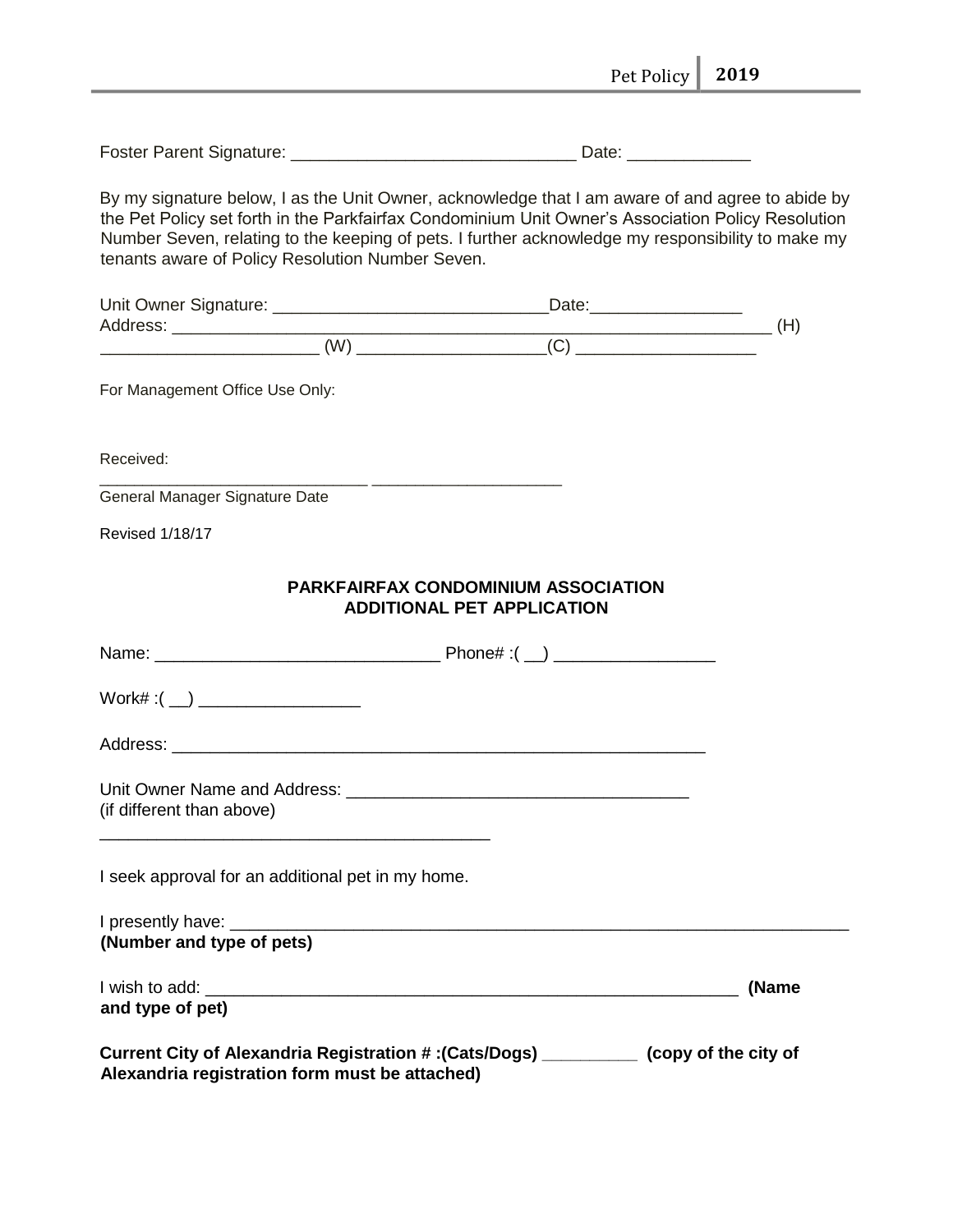Date and registration of rabies inoculation: (Cats/Dogs) \_

**No pet (cat or dog) will be permitted on the Common or Limited Elements unless carried or restrained on a leash and under the direct control of a responsible person.** 

By my signature below, I affirm that I will abide by the decision of the Board of Directors. I further confirm that such additional pets will not be used for commercial breeding purposes and that they are properly registered at the Unit Owners Association. I acknowledge and will abide by the pet policies set forth in Parkfairfax Condominium Unit Owner's Association Policy Resolution Number Seven, related to the keeping of pets.

I also confirm that as of this date, my pet is current on all inoculations.

**Signature Date** 

| Pet Owner |
|-----------|
|           |

By my signature below, I as the Unit Owner, acknowledge that I am aware of and agree to abide by the Pet Policy as set forth in the Parkfairfax Condominium Unit Owner's Association Policy Resolution Number Seven, relating to the keeping of pets. I further acknowledge my responsibility to make my tenants aware of Policy Resolution Number Seven.

| Unit Owner Signature Date (See back page)  |
|--------------------------------------------|
| BOARD USE ONLY: REVIEW DATE: _________     |
| APPROVAL DATE__________                    |
| <b>HEARING DATE: _________</b>             |
| <b>APPROVAL VERIFICATION SIGNATURE</b>     |
|                                            |
|                                            |
| NOT APPROVED: ______                       |
|                                            |
|                                            |
| <b>NON-APPROVAL VERIFICATION SIGNATURE</b> |